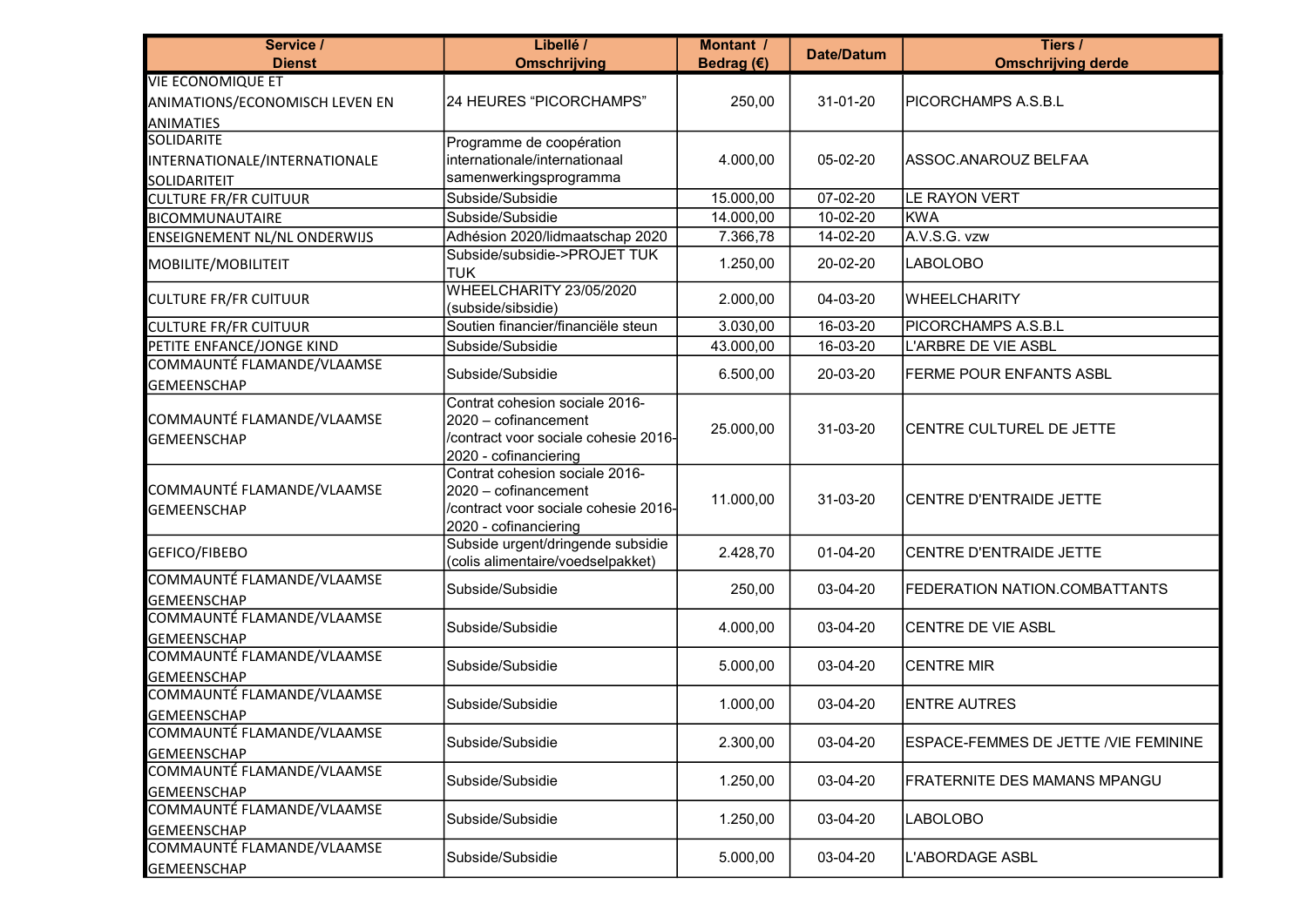| Subside/Subsidie                 |                                                                                                                                                                                                                                                                                                                                                                                          |                                                                                                                                                                                           | <b>L'ANGE GARDIEN ASBL</b>                                                                                                                                                       |
|----------------------------------|------------------------------------------------------------------------------------------------------------------------------------------------------------------------------------------------------------------------------------------------------------------------------------------------------------------------------------------------------------------------------------------|-------------------------------------------------------------------------------------------------------------------------------------------------------------------------------------------|----------------------------------------------------------------------------------------------------------------------------------------------------------------------------------|
|                                  |                                                                                                                                                                                                                                                                                                                                                                                          |                                                                                                                                                                                           |                                                                                                                                                                                  |
| Subside/Subsidie                 | 3.150,00                                                                                                                                                                                                                                                                                                                                                                                 | 03-04-20                                                                                                                                                                                  | POURQUOI PAS NOUS                                                                                                                                                                |
|                                  |                                                                                                                                                                                                                                                                                                                                                                                          |                                                                                                                                                                                           |                                                                                                                                                                                  |
| Subside/Subsidie                 | 2.000,00                                                                                                                                                                                                                                                                                                                                                                                 | 03-04-20                                                                                                                                                                                  | LE FUNAMBULE                                                                                                                                                                     |
|                                  |                                                                                                                                                                                                                                                                                                                                                                                          |                                                                                                                                                                                           |                                                                                                                                                                                  |
| Subside/Subsidie                 | 6.000,00                                                                                                                                                                                                                                                                                                                                                                                 | 03-04-20                                                                                                                                                                                  | <b>L'ORANGER</b>                                                                                                                                                                 |
|                                  |                                                                                                                                                                                                                                                                                                                                                                                          |                                                                                                                                                                                           |                                                                                                                                                                                  |
|                                  |                                                                                                                                                                                                                                                                                                                                                                                          |                                                                                                                                                                                           | MAISON MED. ESSEGHEM / LA RECRE                                                                                                                                                  |
|                                  |                                                                                                                                                                                                                                                                                                                                                                                          |                                                                                                                                                                                           |                                                                                                                                                                                  |
|                                  |                                                                                                                                                                                                                                                                                                                                                                                          |                                                                                                                                                                                           | MAISON MEDICALE TOURNESOLS                                                                                                                                                       |
|                                  |                                                                                                                                                                                                                                                                                                                                                                                          |                                                                                                                                                                                           |                                                                                                                                                                                  |
|                                  |                                                                                                                                                                                                                                                                                                                                                                                          |                                                                                                                                                                                           | CLUB NORWEST                                                                                                                                                                     |
|                                  |                                                                                                                                                                                                                                                                                                                                                                                          |                                                                                                                                                                                           | NOUVEAU CENTRE PRIMAVERA                                                                                                                                                         |
|                                  |                                                                                                                                                                                                                                                                                                                                                                                          |                                                                                                                                                                                           |                                                                                                                                                                                  |
|                                  |                                                                                                                                                                                                                                                                                                                                                                                          |                                                                                                                                                                                           | PLOEF                                                                                                                                                                            |
|                                  |                                                                                                                                                                                                                                                                                                                                                                                          |                                                                                                                                                                                           |                                                                                                                                                                                  |
|                                  |                                                                                                                                                                                                                                                                                                                                                                                          |                                                                                                                                                                                           | <b>SOURCES D HARMONIE</b>                                                                                                                                                        |
|                                  |                                                                                                                                                                                                                                                                                                                                                                                          |                                                                                                                                                                                           |                                                                                                                                                                                  |
| Subside/Subsidie                 |                                                                                                                                                                                                                                                                                                                                                                                          | 03-04-20                                                                                                                                                                                  | JOIE DE VIVRE ASBL                                                                                                                                                               |
|                                  |                                                                                                                                                                                                                                                                                                                                                                                          |                                                                                                                                                                                           |                                                                                                                                                                                  |
| Subside/Subsidie                 | 3.300,00                                                                                                                                                                                                                                                                                                                                                                                 | 03-04-20                                                                                                                                                                                  | CROIX ROUGE-SECTION JETTE                                                                                                                                                        |
|                                  |                                                                                                                                                                                                                                                                                                                                                                                          |                                                                                                                                                                                           |                                                                                                                                                                                  |
| Subside/Subsidie                 | 24.500,00                                                                                                                                                                                                                                                                                                                                                                                | 03-04-20                                                                                                                                                                                  | CENTRE D'ENTRAIDE JETTE                                                                                                                                                          |
|                                  |                                                                                                                                                                                                                                                                                                                                                                                          |                                                                                                                                                                                           | CENTRE CULTUREL DE JETTE                                                                                                                                                         |
|                                  |                                                                                                                                                                                                                                                                                                                                                                                          |                                                                                                                                                                                           |                                                                                                                                                                                  |
| tissus/Confectie stoffen markers |                                                                                                                                                                                                                                                                                                                                                                                          |                                                                                                                                                                                           | <b>PRESTATAIRE/VERLENER</b>                                                                                                                                                      |
| Subside/Subsidie                 | 3.000,00                                                                                                                                                                                                                                                                                                                                                                                 | 10-04-20                                                                                                                                                                                  | <b>POURQUOI PAS NOUS</b>                                                                                                                                                         |
| Subside/Subsidie                 | 1.000,00                                                                                                                                                                                                                                                                                                                                                                                 | 10-04-20                                                                                                                                                                                  | ORCHESTRE PHILARMONIQUE DE JETTE                                                                                                                                                 |
|                                  |                                                                                                                                                                                                                                                                                                                                                                                          |                                                                                                                                                                                           | <b>SOIGNANTS SOLIDAIRES</b>                                                                                                                                                      |
|                                  |                                                                                                                                                                                                                                                                                                                                                                                          |                                                                                                                                                                                           |                                                                                                                                                                                  |
|                                  |                                                                                                                                                                                                                                                                                                                                                                                          |                                                                                                                                                                                           | <b>L'ABORDAGE ASBL</b>                                                                                                                                                           |
|                                  |                                                                                                                                                                                                                                                                                                                                                                                          |                                                                                                                                                                                           |                                                                                                                                                                                  |
| Subside/Subsidie                 |                                                                                                                                                                                                                                                                                                                                                                                          |                                                                                                                                                                                           | <b>IBO DE PUZZEL</b>                                                                                                                                                             |
|                                  |                                                                                                                                                                                                                                                                                                                                                                                          |                                                                                                                                                                                           | <b>CASA VERONICA</b>                                                                                                                                                             |
|                                  |                                                                                                                                                                                                                                                                                                                                                                                          |                                                                                                                                                                                           |                                                                                                                                                                                  |
|                                  |                                                                                                                                                                                                                                                                                                                                                                                          |                                                                                                                                                                                           | <b>CLUB MAGNOLIA</b>                                                                                                                                                             |
|                                  |                                                                                                                                                                                                                                                                                                                                                                                          |                                                                                                                                                                                           |                                                                                                                                                                                  |
|                                  |                                                                                                                                                                                                                                                                                                                                                                                          |                                                                                                                                                                                           | LES AMIS DE DIELEGHEM                                                                                                                                                            |
| en verenigingen                  |                                                                                                                                                                                                                                                                                                                                                                                          |                                                                                                                                                                                           |                                                                                                                                                                                  |
|                                  | Subside/Subsidie<br>Subside/Subsidie<br>Subside/Subsidie<br>Subside/Subsidie<br>Subside/Subsidie<br>Subside/Subsidie<br>Subside/Subsidie<br>Confections masques<br>Subside/Subsidie<br>Subside/Subsidie<br>Subside/Subsidie<br>Soutien financier clubs et<br>associations/financiële steun clubs<br>en verenigingen<br>Soutien financier clubs et<br>associations/financiële steun clubs | 9.200,00<br>2.000,00<br>4.350,00<br>1.000,00<br>1.170,00<br>7.400,00<br>9.360,00<br>2.000,00<br>241.149,48<br>203,95<br>1.250,00<br>7.000,00<br>12.500,00<br>5.000,00<br>100,00<br>300,00 | 03-04-20<br>03-04-20<br>03-04-20<br>03-04-20<br>03-04-20<br>03-04-20<br>03-04-20<br>06-04-20<br>10-04-20<br>10-04-20<br>15-04-20<br>20-04-20<br>20-04-20<br>20-04-20<br>20-04-20 |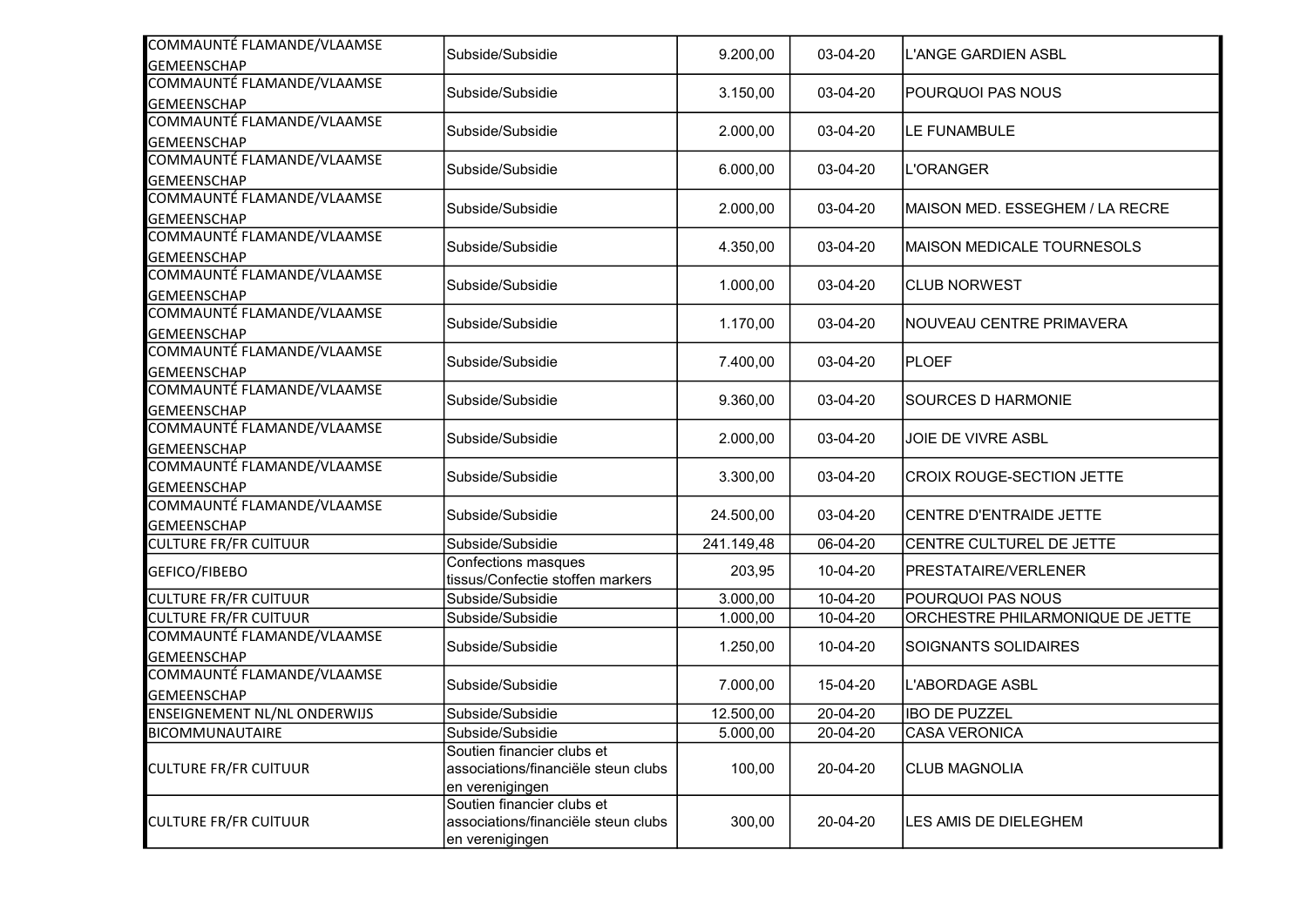| <b>CULTURE FR/FR CUITUUR</b>                                                   | Soutien financier clubs et<br>associations/financiële steun clubs<br>en verenigingen | 250,00    | 20-04-20 | AMICALE SOCIALISTE PENSIONNES JETTE                             |
|--------------------------------------------------------------------------------|--------------------------------------------------------------------------------------|-----------|----------|-----------------------------------------------------------------|
| <b>CULTURE FR/FR CUITUUR</b>                                                   | Soutien financier clubs et<br>associations/financiële steun clubs<br>en verenigingen | 100,00    | 20-04-20 | IPRESTATAIRE/VERLENER                                           |
| <b>CULTURE FR/FR CUITUUR</b>                                                   | Soutien financier clubs et<br>associations/financiële steun clubs<br>en verenigingen | 100,00    | 20-04-20 | <b>PRESTATAIRE/VERLENER</b>                                     |
| <b>CULTURE FR/FR CUITUUR</b>                                                   | Soutien financier clubs et<br>associations/financiële steun clubs<br>en verenigingen | 100,00    | 20-04-20 | PRESTATAIRE/VERLENER                                            |
| <b>CULTURE FR/FR CUITUUR</b>                                                   | Soutien financier clubs et<br>associations/financiële steun clubs<br>en verenigingen | 90,00     | 20-04-20 | <b>ENEO - MVT SOCIAL DES AINES</b>                              |
| <b>CULTURE FR/FR CUITUUR</b>                                                   | Soutien financier clubs et<br>associations/financiële steun clubs<br>en verenigingen | 90,00     | 20-04-20 | APBD (Assoc.Prof.des Bibliothécaire et docum.)                  |
| <b>CULTURE FR/FR CUITUUR</b>                                                   | Soutien financier clubs et<br>associations/financiële steun clubs<br>en verenigingen | 500,00    | 20-04-20 | <b>ARIZA-BAREA Encarini</b>                                     |
| PETITE ENFANCE/JONGE KIND                                                      | Subside/Subsidie                                                                     | 492,48    | 27-04-20 | LE BALLON ROUGE                                                 |
| <b>BICOMMUNAUTAIRE</b>                                                         | Subside/Subsidie                                                                     | 10.000,00 | 08-05-20 | MUSEE MAGRITTE                                                  |
| <b>BICOMMUNAUTAIRE</b>                                                         | Subside/Subsidie                                                                     | 30.000,00 | 08-05-20 | ATELIER 34 ZERO                                                 |
| BICOMMUNAUTAIRE                                                                | Subside/Subsidie                                                                     | 5.000,00  | 29-05-20 | CERCLE DES COLLECTIONNEURS JETTOIS                              |
| BICOMMUNAUTAIRE                                                                | Subside/Subsidie                                                                     | 22.000,00 | 10-06-20 | MAISON DE L'IMAGE                                               |
| COMMAUNTÉ FLAMANDE/VLAAMSE<br><b>GEMEENSCHAP</b>                               | Subside/Subsidie                                                                     | 2.382,06  | 12-06-20 | LES AMIS DU COLLECTIF MEMOIRE<br>COLONIALE&LUTTE CONTRE DISCRIM |
| <b>VIE ECONOMIQUE ET</b><br>ANIMATIONS/ECONOMISCH LEVEN EN<br><b>ANIMATIES</b> | Subside/subsidie                                                                     | 14.454,00 | 03-07-20 | <b>PROMOTION DE JETTE ASBL</b>                                  |
| BICOMMUNAUTAIRE                                                                | Subside/Subsidie<br>convention/overeenkomst                                          | 2.500,00  | 10-07-20 | <b>ATELIER 34 ZERO</b>                                          |
| PETITE ENFANCE/JONGE KIND                                                      | Aide à l'installation/hulp voor de<br>installatie                                    | 231,93    | 13-07-20 | KARIDAS                                                         |
| <b>VIE ECONOMIQUE ET</b><br>ANIMATIONS/ECONOMISCH LEVEN EN<br>ANIMATIES        | Soutien/Ondersteurning MUSICA<br><b>CULTURA</b>                                      | 1.000,00  | 15-07-20 | MUSICA CULTURA JETTE                                            |
| <b>CULTURE NL/CULTUUR NL</b>                                                   | Support/ondersteuning MUSICA<br><b>CULTURA</b>                                       | 2.100,00  | 15-07-20 | MUSICA CULTURA JETTE                                            |
| GEFICO/FIBEBO                                                                  | Subside/subsidie COVID                                                               | 1.500,00  | 22-07-20 | <b>MUSEE MAGRITTE</b>                                           |
| GEFICO/FIBEBO                                                                  | Subside/subsidie COVID                                                               | 1.500,00  | 22-07-20 | ATELIER 34 ZERO                                                 |
| <b>CULTURE FR/FR CUITUUR</b>                                                   | Aide scouts cinéma plein<br>air/Bijstand scouts voor<br>openluchtcinema              | 140,00    | 27-07-20 | 67ÈME UNITÉ FSC                                                 |
| PETITE ENFANCE/JONGE KIND                                                      | 2ème trimestre/2de trimester 2002                                                    | 379,08    | 29-07-20 | LE BALLON ROUGE                                                 |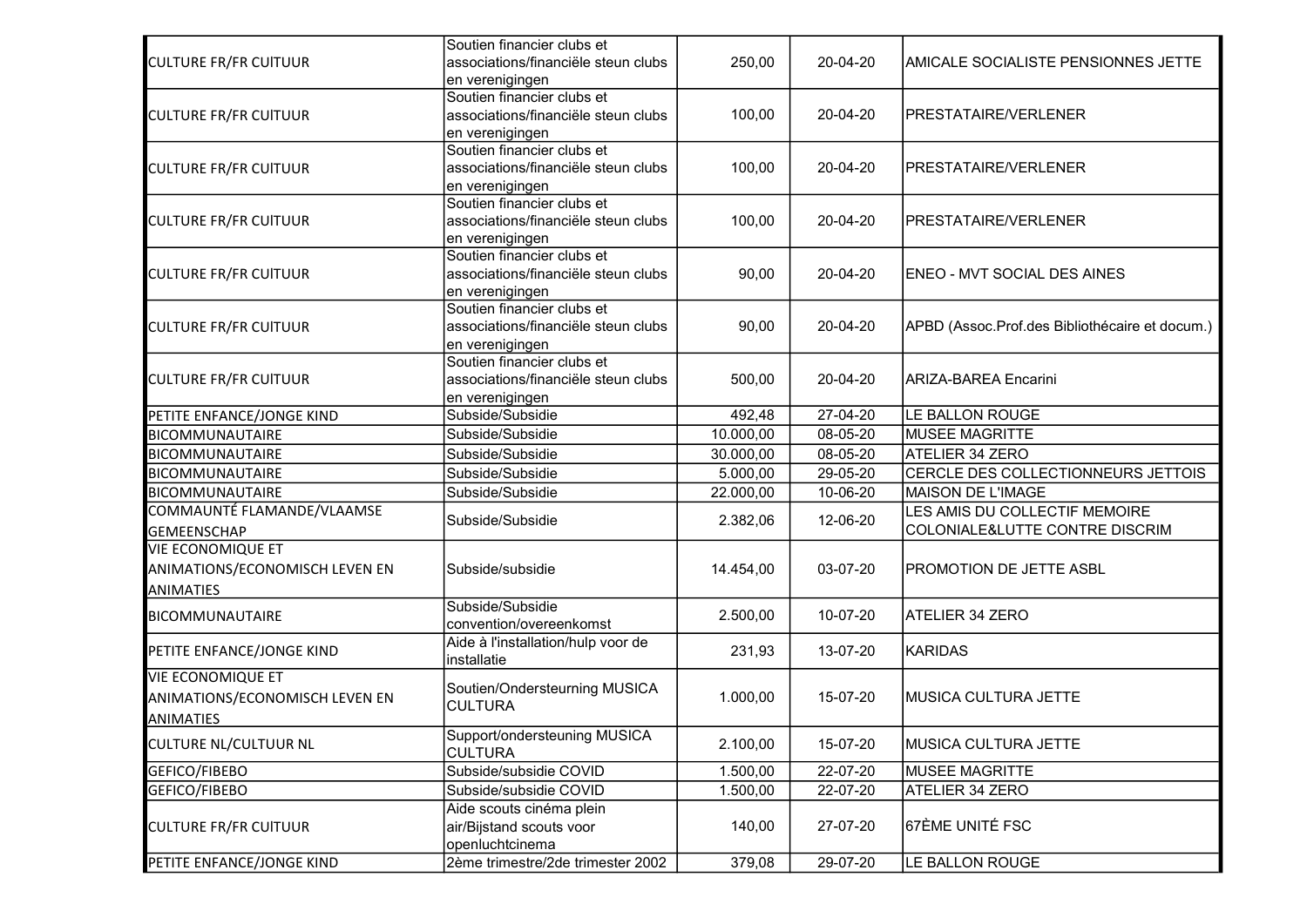| <b>VIE ECONOMIQUE ET</b>                                    |                                                                                            |            |          |                                 |
|-------------------------------------------------------------|--------------------------------------------------------------------------------------------|------------|----------|---------------------------------|
| ANIMATIONS/ECONOMISCH LEVEN EN                              | Subside/subsidie                                                                           | 1.100,00   | 07-08-20 | <b>JETTE MET</b>                |
| <b>ANIMATIES</b>                                            |                                                                                            |            |          |                                 |
| <b>CULTURE FR/FR CUITUUR</b>                                | Subside/Subsidie 2019-2020                                                                 | 1.000,00   | 14-08-20 | LES AMIS DE LA MORALE LAIQUE    |
| <b>CULTURE FR/FR CUITUUR</b>                                | Cinéma en plein air - défraiement<br>scouts/openluchtcinema - scouts<br>onkostenvergoeding | 210,00     | 14-08-20 | 9ÈME UNITÉ FSC                  |
| <b>CULTURE NL/CULTUUR NL</b>                                | Soutien financier/financiële steun                                                         | 2.450,00   | 27-08-20 | <b>PRESTATAIRE/VERLENER</b>     |
| GEFICO/FIBEBO                                               | Subside exceptionnel/Uitzonderlijke<br>subsidie COVID                                      | 12.000,00  | 03-09-20 | <b>FERME POUR ENFANTS ASBL</b>  |
| <b>CULTURE FR/FR CUITUUR</b>                                | Subside exceptionnel/Uitzonderlijke<br>subsidie                                            | 1.000,00   | 18-09-20 | LES AMIS DE LA MORALE LAIQUE    |
| COMMAUNTÉ FLAMANDE/VLAAMSE<br><b>GEMEENSCHAP</b>            | Subside/Subsidie                                                                           | 18.750,00  | 24-09-20 | CENTRE D'ENTRAIDE JETTE         |
| COMMAUNTÉ FLAMANDE/VLAAMSE<br><b>GEMEENSCHAP</b>            | Subside/Subsidie                                                                           | 13.305,00  | 24-09-20 | <b>SOURCES D HARMONIE</b>       |
| COMMAUNTÉ FLAMANDE/VLAAMSE<br><b>GEMEENSCHAP</b>            | Subside/Subsidie                                                                           | 5.900,00   | 24-09-20 | <b>CENTRE CULTUREL DE JETTE</b> |
| <b>ENSEIGNEMENT FR/FR ONDERWIJS</b>                         | Ecole/school Clarté JE01                                                                   | 3.427,20   | 28-09-20 | LES BAMBINS FUTES ASBL          |
| <b>ENSEIGNEMENT FR/FR ONDERWIJS</b>                         | Ecole/school Tournesols JE02                                                               | 1.736,45   | 28-09-20 | COMMUNIQU'ART                   |
| <b>ENSEIGNEMENT FR/FR ONDERWIJS</b>                         | Ecole/school Tournesols JE02                                                               | 1.736,45   | 28-09-20 | <b>SAMBODHA</b>                 |
| <b>ENSEIGNEMENT FR/FR ONDERWIJS</b>                         | Ecole/school Tournesols JE03                                                               | 1.142,40   | 28-09-20 | LES ATELIERS BAOBAB             |
| <b>ENSEIGNEMENT FR/FR ONDERWIJS</b>                         | Ecole/school Tournesols JE04                                                               | 1.142,40   | 28-09-20 | LES ATELIERS BAOBAB             |
| <b>ENSEIGNEMENT FR/FR ONDERWIJS</b>                         | Ecole/school Aurore JE05                                                                   | 1.142,40   | 28-09-20 | LES ATELIERS BAOBAB             |
| <b>ENSEIGNEMENT FR/FR ONDERWIJS</b>                         | Ecole/school Aurore JE06                                                                   | 867,96     | 28-09-20 | <b>SAMBODHA</b>                 |
| <b>ENSEIGNEMENT FR/FR ONDERWIJS</b>                         | Ecole/school Aurore JE07                                                                   | 856,80     | 28-09-20 | <b>LES ATELIERS BAOBAB</b>      |
| <b>ENSEIGNEMENT FR/FR ONDERWIJS</b>                         | Ecole/school Vanhelmont JE08                                                               | 1.428,00   | 28-09-20 | LES BAMBINS FUTES ASBL          |
| <b>ENSEIGNEMENT FR/FR ONDERWIJS</b>                         | Ecole/school Vanhelmont JE09                                                               | 571,20     | 28-09-20 | LES BAMBINS FUTES ASBL          |
| <b>ENSEIGNEMENT FR/FR ONDERWIJS</b>                         | Ecole/school Van Asbroeck JE11                                                             | 1.142,40   | 28-09-20 | LES BAMBINS FUTES ASBL          |
| <b>ENSEIGNEMENT FR/FR ONDERWIJS</b>                         | Ecole/school Van Asbroeck JE12                                                             | 1.142,40   | 28-09-20 | LES BAMBINS FUTES ASBL          |
| <b>ENSEIGNEMENT FR/FR ONDERWIJS</b>                         | Ecole/school Van Asbroeck JE13                                                             | 571,20     | 28-09-20 | LES BAMBINS FUTES ASBL          |
| <b>ENSEIGNEMENT FR/FR ONDERWIJS</b>                         | Ecole/school Jacques Brel JE14                                                             | 3.141,60   | 28-09-20 | LES BAMBINS FUTES ASBL          |
| <b>ENSEIGNEMENT FR/FR ONDERWIJS</b>                         | Ecole/school Arbre Ballon JE15                                                             | 571,20     | 28-09-20 | LES ATELIERS BAOBAB             |
| <b>CULTURE FR/FR CUITUUR</b>                                | Place aux enfants/Ruimte voor<br>kinderen 17/10                                            | 455,00     | 05-10-20 | 67ÈME UNITÉ FSC                 |
| <b>SPORT</b>                                                | subside lié au prix 2020                                                                   | 127.092,94 | 08-10-20 | <b>REGIE COMMUNALE AUTONOME</b> |
| PETITE ENFANCE/JONGE KIND                                   | 3ème trimestre/3de trimester 2002                                                          | 489,24     | 08-10-20 | LE BALLON ROUGE                 |
| <b>CULTURE FR/FR CUITUUR</b>                                | Spectacle « LE MEILLEUR PAPA<br>DU MONDE » 24/10                                           | 3.000,00   | 12-10-20 | <b>RIONS ENSEMBLE</b>           |
| <b>CONTRAT DE QUARTIER</b><br>DURABLE/DUURZAAM WIJKCONTRACT | Initiatives<br>citoyennes/Bugerinitiativen                                                 | 2.500,00   | 12-10-20 | Citoyen/burger                  |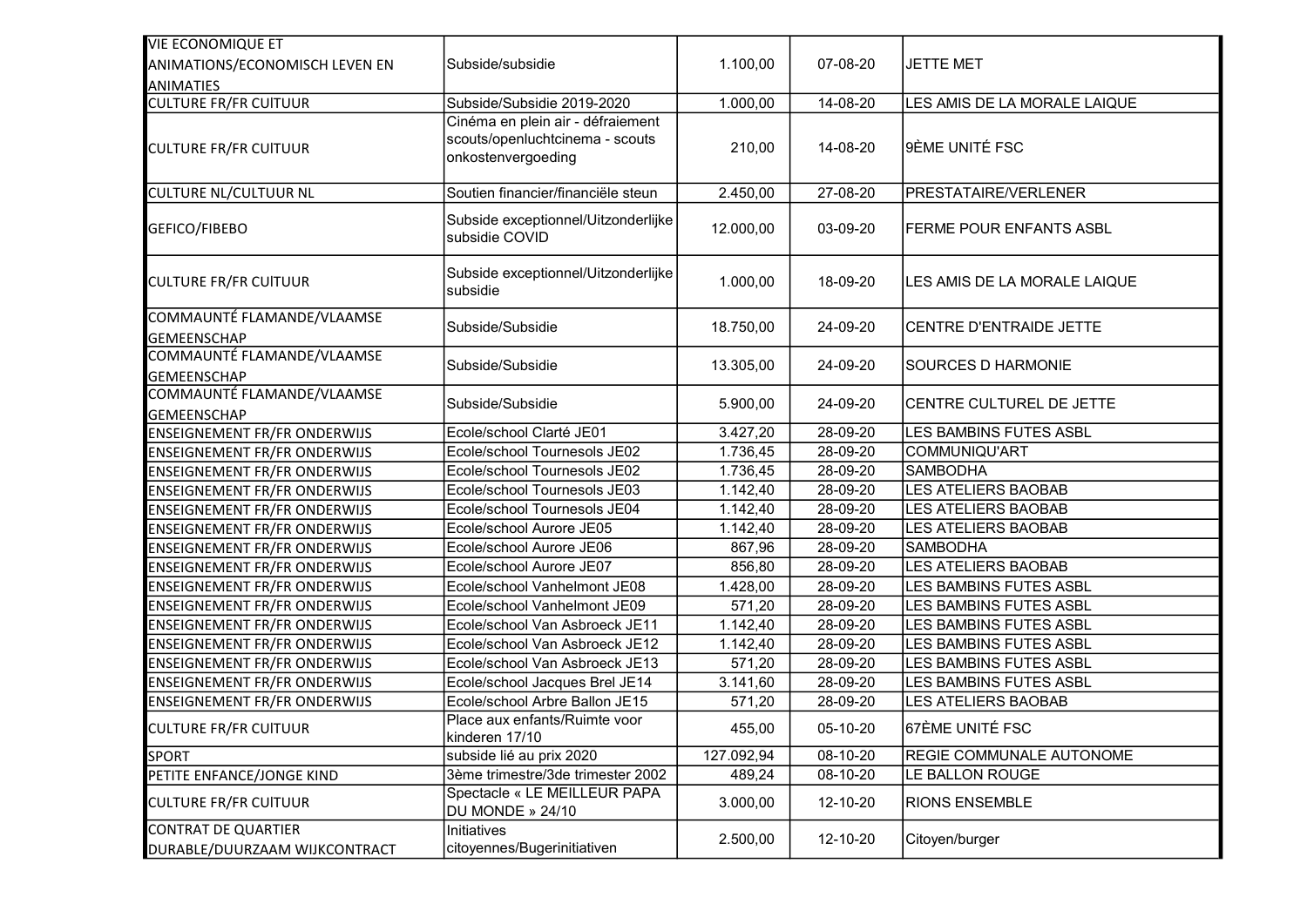| <b>CONTRAT DE QUARTIER</b><br>DURABLE/DUURZAAM WIJKCONTRACT | Initiatives<br>citoyennes/Bugerinitiativen                                     | 1.800,00 | 12-10-20 | Citoyen/burger           |
|-------------------------------------------------------------|--------------------------------------------------------------------------------|----------|----------|--------------------------|
| <b>CONTRAT DE QUARTIER</b><br>DURABLE/DUURZAAM WIJKCONTRACT | Initiatives<br>citoyennes/Bugerinitiativen                                     | 1.800,00 | 12-10-20 | Citoyen/burger           |
| <b>CONTRAT DE QUARTIER</b><br>DURABLE/DUURZAAM WIJKCONTRACT | Initiatives<br>citoyennes/Bugerinitiativen                                     | 1.000,00 | 12-10-20 | Citoyen/burger           |
| <b>CONTRAT DE QUARTIER</b><br>DURABLE/DUURZAAM WIJKCONTRACT | Initiatives<br>citoyennes/Bugerinitiativen                                     | 2.000,00 | 12-10-20 | Citoyen/burger           |
| <b>CONTRAT DE QUARTIER</b><br>DURABLE/DUURZAAM WIJKCONTRACT | Initiatives<br>citoyennes/Bugerinitiativen                                     | 2.070,00 | 12-10-20 | Citoyen/burger           |
| GEFICO/FIBEBO                                               | Subside exceptionnel/Uitzonderlijke<br>subsidie                                | 500,00   | 14-10-20 | HAY TECH                 |
| GEFICO/FIBEBO                                               | Subside exceptionnel/Uitzonderlijke<br>subsidie                                | 500,00   | 14-10-20 | OXFAM MAGASIN DU MONDE   |
| GEFICO/FIBEBO                                               | Subside exceptionnel/Uitzonderlijke<br>subsidie                                | 500,00   | 14-10-20 | <b>CALUMIC SRL</b>       |
| GEFICO/FIBEBO                                               | Subside exceptionnel/Uitzonderlijke<br>subsidie                                | 500,00   | 14-10-20 | <b>OBJECTIF BD</b>       |
| GEFICO/FIBEBO                                               | Subside exceptionnel/Uitzonderlijke<br>subsidie                                | 500,00   | 14-10-20 | <b>PETITS RIENS</b>      |
| <b>ENSEIGNEMENT FR/FR ONDERWIJS</b>                         | J16 - Vie scolaire/schoolleven-<br>DAS 2018-2021                               | 1.989,00 | 28-10-20 | EC.NOTRE-DAME DE LOURDES |
| <b>ENSEIGNEMENT FR/FR ONDERWIJS</b>                         | J16 - Vie scolaire/schoolleven-<br>DAS 2018-2021                               | 2.386,80 | 28-10-20 | Ecole ST MICHEL          |
| <b>ENSEIGNEMENT FR/FR ONDERWIJS</b>                         | J16 - Vie scolaire/schoolleven-<br>DAS 2018-2021                               | 1.965,00 | 28-10-20 | ATHENEE ROYAL DE JETTE   |
| <b>ENSEIGNEMENT FR/FR ONDERWIJS</b>                         | J16 - Vie scolaire/schoolleven-<br>DAS 2018-2021                               | 1.591,20 | 28-10-20 | ATHENEE ROYAL DE JETTE   |
| <b>ENSEIGNEMENT FR/FR ONDERWIJS</b>                         | J16 - Vie scolaire/schoolleven-<br>DAS 2018-2021                               | 4.368,00 | 28-10-20 | JOIE DE VIVRE ASBL       |
| <b>ENSEIGNEMENT FR/FR ONDERWIJS</b>                         | J16 - Vie scolaire/schoolleven-<br>DAS 2018-2021                               | 3.930,00 | 28-10-20 | JOIE DE VIVRE ASBL       |
| <b>ENSEIGNEMENT FR/FR ONDERWIJS</b>                         | J16 - Vie scolaire/schoolleven-<br>DAS 2018-2021                               | 2.700,00 | 28-10-20 | <b>HEILIG HARTSCHOOL</b> |
| <b>ENSEIGNEMENT FR/FR ONDERWIJS</b>                         | J16 - Vie scolaire/schoolleven-<br>DAS 2018-2021 (avance/voorschot<br>$60\%$ ) | 5.241,60 | 28-10-20 | LES BAMBINS FUTES ASBL   |
| <b>ENSEIGNEMENT FR/FR ONDERWIJS</b>                         | J02 - Vie scolaire/schoolleven-<br>DAS 2018-2021 (avance/voorschot<br>60%)     | 2.654,40 | 28-10-20 | COMMUNIQU'ART            |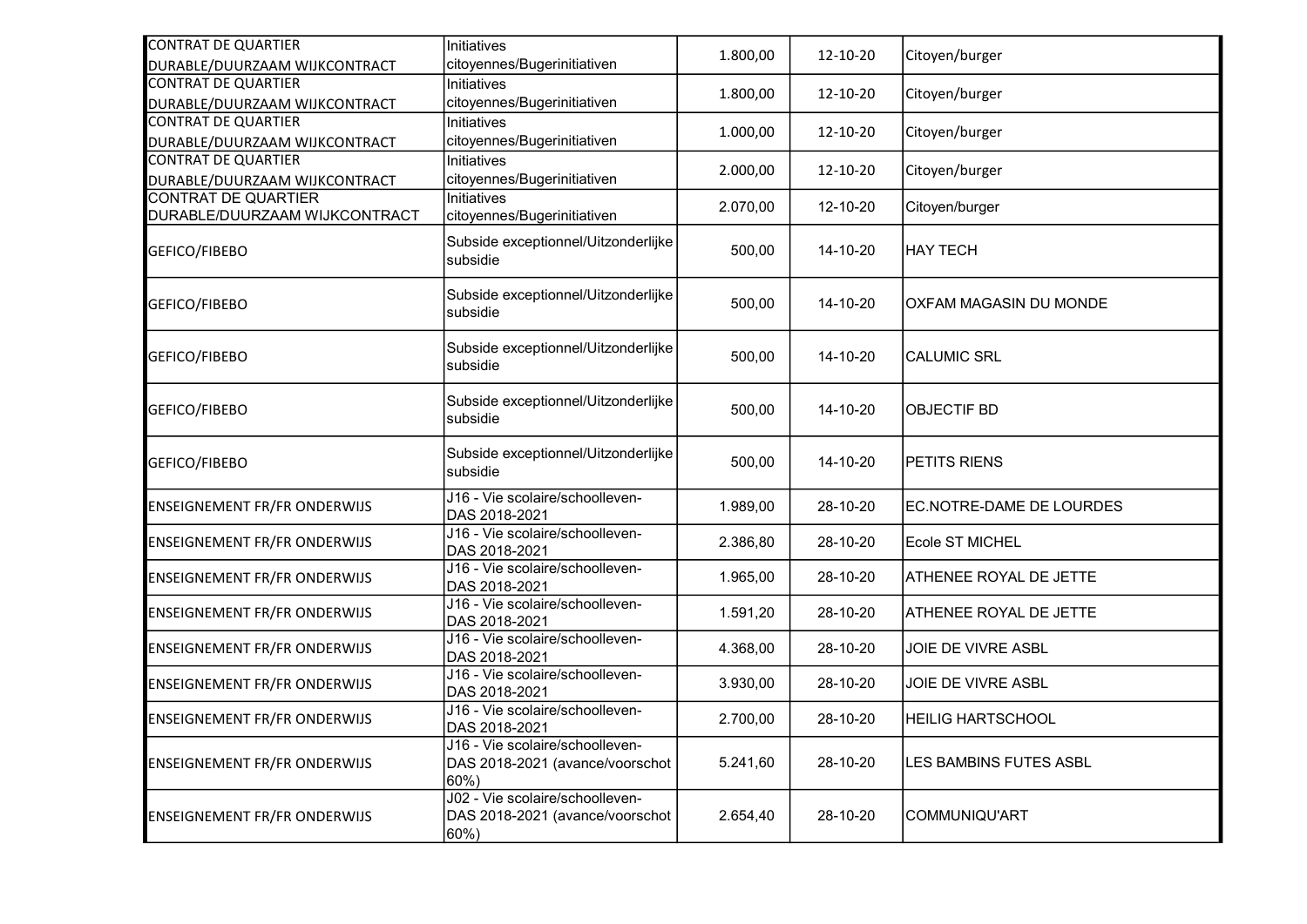| <b>ENSEIGNEMENT FR/FR ONDERWIJS</b>                              | J02 - Vie scolaire/schoolleven-<br>DAS 2018-2021 (avance/voorschot<br>60%) | 2.654,40  | 28-10-20 | <b>SAMBODHA</b>                  |
|------------------------------------------------------------------|----------------------------------------------------------------------------|-----------|----------|----------------------------------|
| <b>ENSEIGNEMENT FR/FR ONDERWIJS</b>                              | J03 - Vie scolaire/schoolleven-<br>DAS 2018-2021 (avance/voorschot<br>60%) | 1.747,20  | 28-10-20 | <b>LES ATELIERS BAOBAB</b>       |
| <b>ENSEIGNEMENT FR/FR ONDERWIJS</b>                              | J04 - Vie scolaire/schoolleven-<br>DAS 2018-2021 (avance/voorschot<br>60%) | 1.747,20  | 28-10-20 | <b>LES ATELIERS BAOBAB</b>       |
| <b>ENSEIGNEMENT FR/FR ONDERWIJS</b>                              | J05 - Vie scolaire/schoolleven-<br>DAS 2018-2021 (avance/voorschot<br>60%) | 1.747,20  | 28-10-20 | <b>LES ATELIERS BAOBAB</b>       |
| <b>ENSEIGNEMENT FR/FR ONDERWIJS</b>                              | J06 - Vie scolaire/schoolleven-<br>DAS 2018-2021 (avance/voorschot<br>60%) | 1.327,20  | 28-10-20 | <b>SAMBODHA</b>                  |
| <b>ENSEIGNEMENT FR/FR ONDERWIJS</b>                              | J07 - Vie scolaire/schoolleven-<br>DAS 2018-2021 (avance/voorschot<br>60%) | 1.310,40  | 28-10-20 | <b>LES ATELIERS BAOBAB</b>       |
| <b>ENSEIGNEMENT FR/FR ONDERWIJS</b>                              | J08 - Vie scolaire/schoolleven-<br>DAS 2018-2021 (avance/voorschot<br>60%) | 2.184,00  | 28-10-20 | LES BAMBINS FUTES ASBL           |
| <b>ENSEIGNEMENT FR/FR ONDERWIJS</b>                              | J09 - Vie scolaire/schoolleven-<br>DAS 2018-2021 (avance/voorschot<br>60%) | 873,60    | 28-10-20 | LES BAMBINS FUTES ASBL           |
| <b>ENSEIGNEMENT FR/FR ONDERWIJS</b>                              | J11 - Vie scolaire/schoolleven-<br>DAS 2018-2021 (avance/voorschot<br>60%) | 1.747,20  | 28-10-20 | LES BAMBINS FUTES ASBL           |
| <b>ENSEIGNEMENT FR/FR ONDERWIJS</b>                              | J12 - Vie scolaire/schoolleven-<br>DAS 2018-2021 (avance/voorschot<br>60%) | 1.747,20  | 28-10-20 | LES BAMBINS FUTES ASBL           |
| <b>ENSEIGNEMENT FR/FR ONDERWIJS</b>                              | J13 - Vie scolaire/schoolleven-<br>DAS 2018-2021 (avance/voorschot<br>60%) | 873,60    | 28-10-20 | LES BAMBINS FUTES ASBL           |
| <b>ENSEIGNEMENT FR/FR ONDERWIJS</b>                              | J14 - Vie scolaire/schoolleven-<br>DAS 2018-2021 (avance/voorschot<br>60%) | 4.804,80  | 28-10-20 | <b>LES BAMBINS FUTES ASBL</b>    |
| <b>ENSEIGNEMENT FR/FR ONDERWIJS</b>                              | J15 - Vie scolaire/schoolleven-<br>DAS 2018-2021 (avance/voorschot<br>60%) | 873,60    | 28-10-20 | <b>LES ATELIERS BAOBAB</b>       |
| <b>GESTION FONCIÈRE ET</b><br>HABITAT/GRONDBEHEER EN HUISVESTING | Subside/Subsidie AIS                                                       | 30.000,00 | 03-11-20 | AGENCE IMMOBILIERE SOCIALE JETTE |
| COMMAUNTÉ FLAMANDE/VLAAMSE<br><b>GEMEENSCHAP</b>                 | Subside/Subsidie                                                           | 350,00    | 13-11-20 | <b>ONE MAGRITTE</b>              |
| COMMAUNTÉ FLAMANDE/VLAAMSE<br><b>GEMEENSCHAP</b>                 | Subside/Subsidie                                                           | 500,00    | 13-11-20 | MAISON MED. ESSEGHEM / LA RECRE  |
| COMMAUNTÉ FLAMANDE/VLAAMSE<br><b>GEMEENSCHAP</b>                 | Subside/Subsidie                                                           | 500,00    | 13-11-20 | L'ARBRE DE VIE ASBL              |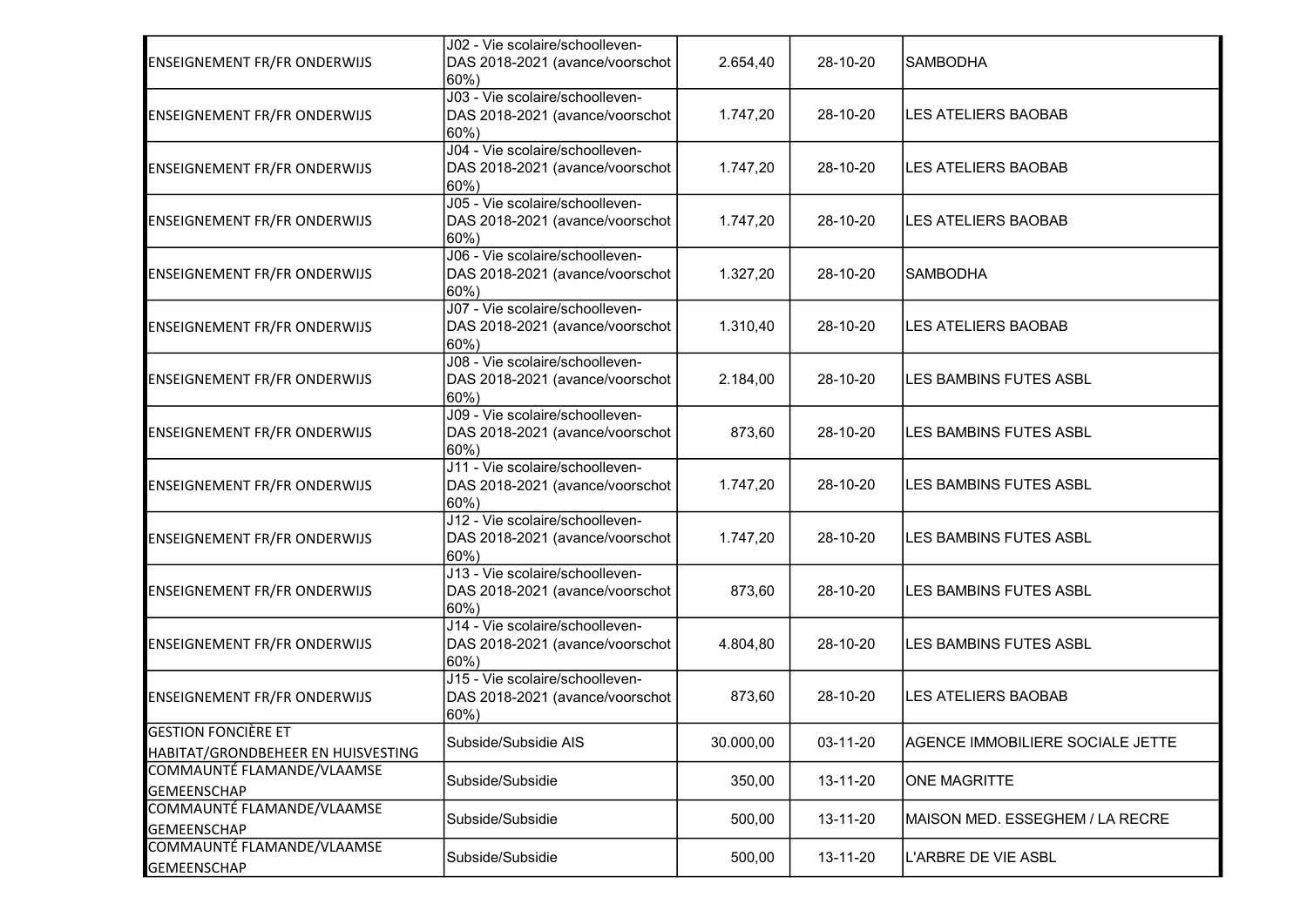| <b>ACADEMIE FR/FR ACADEMIE</b> | Subside/Subsidie                                                                             | 8.000,00  | 20-11-20 | AMICALE DE L'ACADEMIE MUSIQUE/C.ROBIN             |
|--------------------------------|----------------------------------------------------------------------------------------------|-----------|----------|---------------------------------------------------|
| <b>CULTURE NL/CULTUUR NL</b>   | <b>FIRMIN LECHARLIER - MISE EN</b><br>CONFORMITÉ ET TRAVAUX À<br><b>RÉALISER</b>             | 5.000,00  | 23-11-20 | <b>FIRM ASBL</b>                                  |
| <b>SPORT</b>                   | ASBL/VZW 'SPORTS A JETTE' -<br>subside/subsidie                                              | 11.000,00 | 24-11-20 | SPORTS A JETTE ASBL                               |
| <b>CULTURE FR/FR CUITUUR</b>   | Frais de fonctionnement<br>associations<br>jettoises/werkingkosten van jetse<br>verenigingen | 1.750,00  | 25-11-20 | <b>SCOUTS &amp; GUIDES DE KLAUWAERE</b>           |
| <b>CULTURE FR/FR CUITUUR</b>   | Frais de fonctionnement<br>associations<br>jettoises/werkingkosten van jetse<br>verenigingen | 1.750,00  | 25-11-20 | 14DE FOS DE FAUNATEN                              |
| <b>CULTURE FR/FR CUITUUR</b>   | Frais de fonctionnement<br>associations<br>jettoises/werkingkosten van jetse<br>verenigingen | 1.750,00  | 25-11-20 | <b>GEMEENSCHAPSCENTRUM VZW</b><br><b>ESSEGHEM</b> |
| <b>CULTURE FR/FR CUITUUR</b>   | Frais de fonctionnement<br>associations<br>jettoises/werkingkosten van jetse<br>verenigingen | 1.750,00  | 25-11-20 | JEUGHUIS DE BRANDING VZW                          |
| <b>CULTURE NL/CULTUUR NL</b>   | Frais de fonctionnement<br>associations<br>jettoises/werkingkosten van jetse<br>verenigingen | 550,00    | 25-11-20 | <b>C-DANCE</b>                                    |
| <b>CULTURE NL/CULTUUR NL</b>   | Frais de fonctionnement<br>associations<br>jettoises/werkingkosten van jetse<br>verenigingen | 550,00    | 25-11-20 | DANSCENTRUM JETTE                                 |
| <b>CULTURE NL/CULTUUR NL</b>   | Frais de fonctionnement<br>associations<br>jettoises/werkingkosten van jetse<br>verenigingen | 550,00    | 25-11-20 | <b>FEMMA LAKEN-JETTE</b>                          |
| <b>CULTURE NL/CULTUUR NL</b>   | Frais de fonctionnement<br>associations<br>jettoises/werkingkosten van jetse<br>verenigingen | 550,00    | 25-11-20 | <b>FIETSERSBOND JETTE</b>                         |
| <b>CULTURE NL/CULTUUR NL</b>   | Frais de fonctionnement<br>associations<br>jettoises/werkingkosten van jetse<br>verenigingen | 550,00    | 25-11-20 | HUMANITISCH VERBOND JETTE                         |
| <b>CULTURE NL/CULTUUR NL</b>   | Frais de fonctionnement<br>associations<br>jettoises/werkingkosten van jetse<br>verenigingen | 550,00    | 25-11-20 | <b>JUDOCLUB JETTE</b>                             |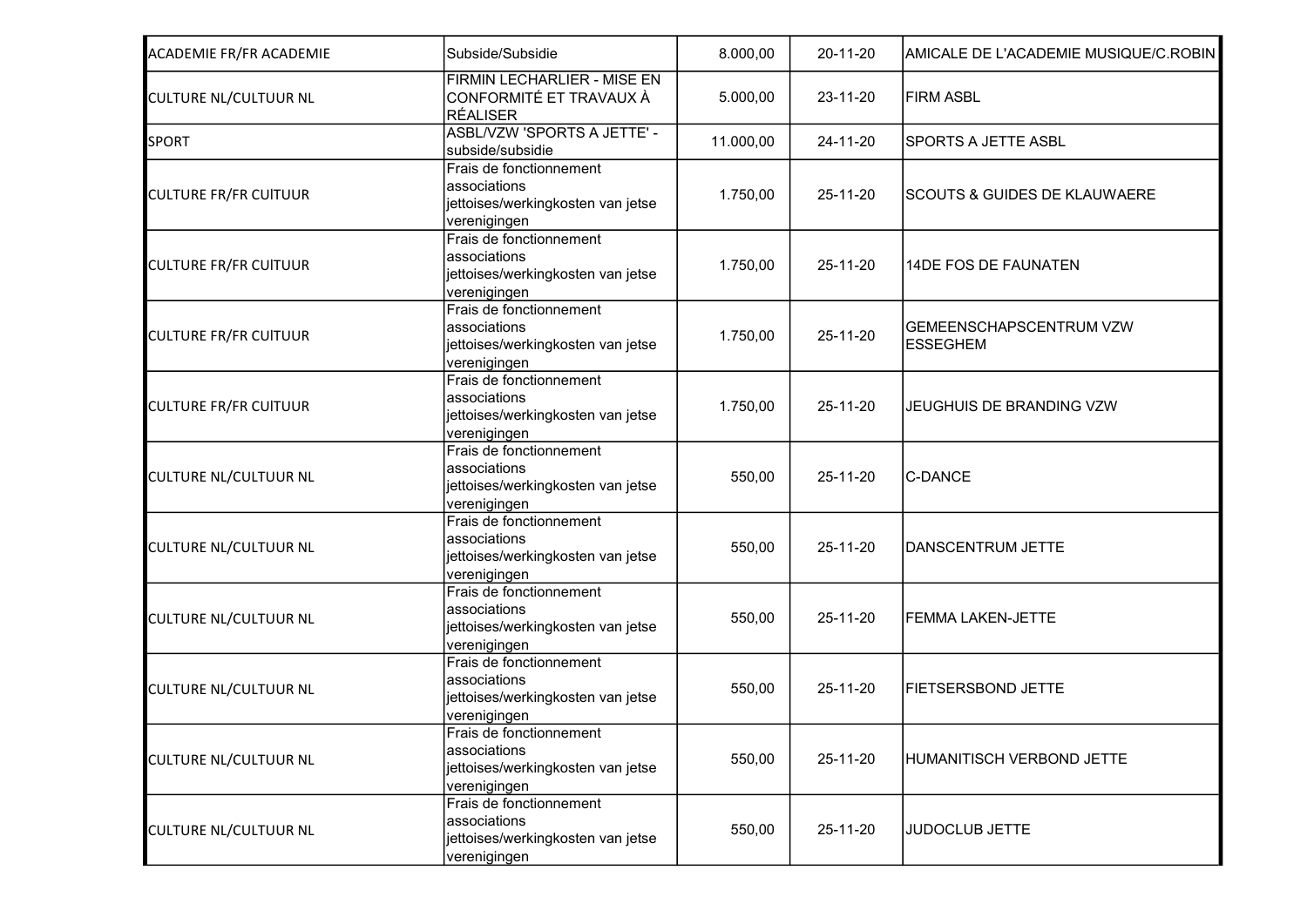|                              | Frais de fonctionnement           |        |          |                                |
|------------------------------|-----------------------------------|--------|----------|--------------------------------|
|                              | associations                      |        | 25-11-20 | KONINKLIJKE FILHARMONIE        |
| <b>CULTURE NL/CULTUUR NL</b> | jettoises/werkingkosten van jetse | 550,00 |          |                                |
|                              | verenigingen                      |        |          |                                |
|                              | Frais de fonctionnement           |        |          |                                |
|                              | associations                      |        |          |                                |
| <b>CULTURE NL/CULTUUR NL</b> | jettoises/werkingkosten van jetse | 550,00 | 25-11-20 | KWB JETTE                      |
|                              | verenigingen                      |        |          |                                |
|                              | Frais de fonctionnement           |        |          |                                |
| <b>CULTURE NL/CULTUUR NL</b> | associations                      | 550,00 | 25-11-20 | <b>LABOLOBO</b>                |
|                              | jettoises/werkingkosten van jetse |        |          |                                |
|                              | verenigingen                      |        |          |                                |
|                              | Frais de fonctionnement           |        |          |                                |
| <b>CULTURE NL/CULTUUR NL</b> | associations                      | 550,00 | 25-11-20 | <b>MAJORGEL</b>                |
|                              | jettoises/werkingkosten van jetse |        |          |                                |
|                              | verenigingen                      |        |          |                                |
|                              | Frais de fonctionnement           |        |          |                                |
| <b>CULTURE NL/CULTUUR NL</b> | associations                      | 550,00 | 25-11-20 | <b>MANNEN AAN'T FORNUIS</b>    |
|                              | jettoises/werkingkosten van jetse |        |          |                                |
|                              | verenigingen                      |        |          |                                |
|                              | Frais de fonctionnement           | 550,00 | 25-11-20 | MUSICA CULTURA JETTE           |
| <b>CULTURE NL/CULTUUR NL</b> | associations                      |        |          |                                |
|                              | jettoises/werkingkosten van jetse |        |          |                                |
|                              | verenigingen                      |        |          |                                |
|                              | Frais de fonctionnement           | 550,00 |          | <b>OKRA TREFPUNT 55</b>        |
| <b>CULTURE NL/CULTUUR NL</b> | associations                      |        | 25-11-20 |                                |
|                              | jettoises/werkingkosten van jetse |        |          |                                |
|                              | verenigingen                      |        |          |                                |
|                              | Frais de fonctionnement           |        | 25-11-20 | PAROCHIALE WERKING SINT PIETER |
| <b>CULTURE NL/CULTUUR NL</b> | associations                      | 550,00 |          |                                |
|                              | jettoises/werkingkosten van jetse |        |          |                                |
|                              | verenigingen                      |        |          |                                |
|                              | Frais de fonctionnement           |        |          | <b>PASTORALE EENHEID JETTE</b> |
| <b>CULTURE NL/CULTUUR NL</b> | associations                      | 550,00 | 25-11-20 |                                |
|                              | jettoises/werkingkosten van jetse |        |          |                                |
|                              | verenigingen                      |        |          |                                |
|                              | Frais de fonctionnement           |        |          |                                |
| <b>CULTURE NL/CULTUUR NL</b> | associations                      | 550,00 | 25-11-20 | PLOEF                          |
|                              | jettoises/werkingkosten van jetse |        |          |                                |
|                              | verenigingen                      |        |          |                                |
| <b>CULTURE NL/CULTUUR NL</b> | Frais de fonctionnement           |        |          |                                |
|                              | associations                      | 550,00 | 25-11-20 | <b>V.S.V RITTERKLUB</b>        |
|                              | jettoises/werkingkosten van jetse |        |          |                                |
|                              | verenigingen                      |        |          |                                |
|                              | Frais de fonctionnement           |        |          |                                |
| <b>CULTURE NL/CULTUUR NL</b> | associations                      | 550,00 | 25-11-20 | PASAR JETTE                    |
|                              | jettoises/werkingkosten van jetse |        |          |                                |
|                              | verenigingen                      |        |          |                                |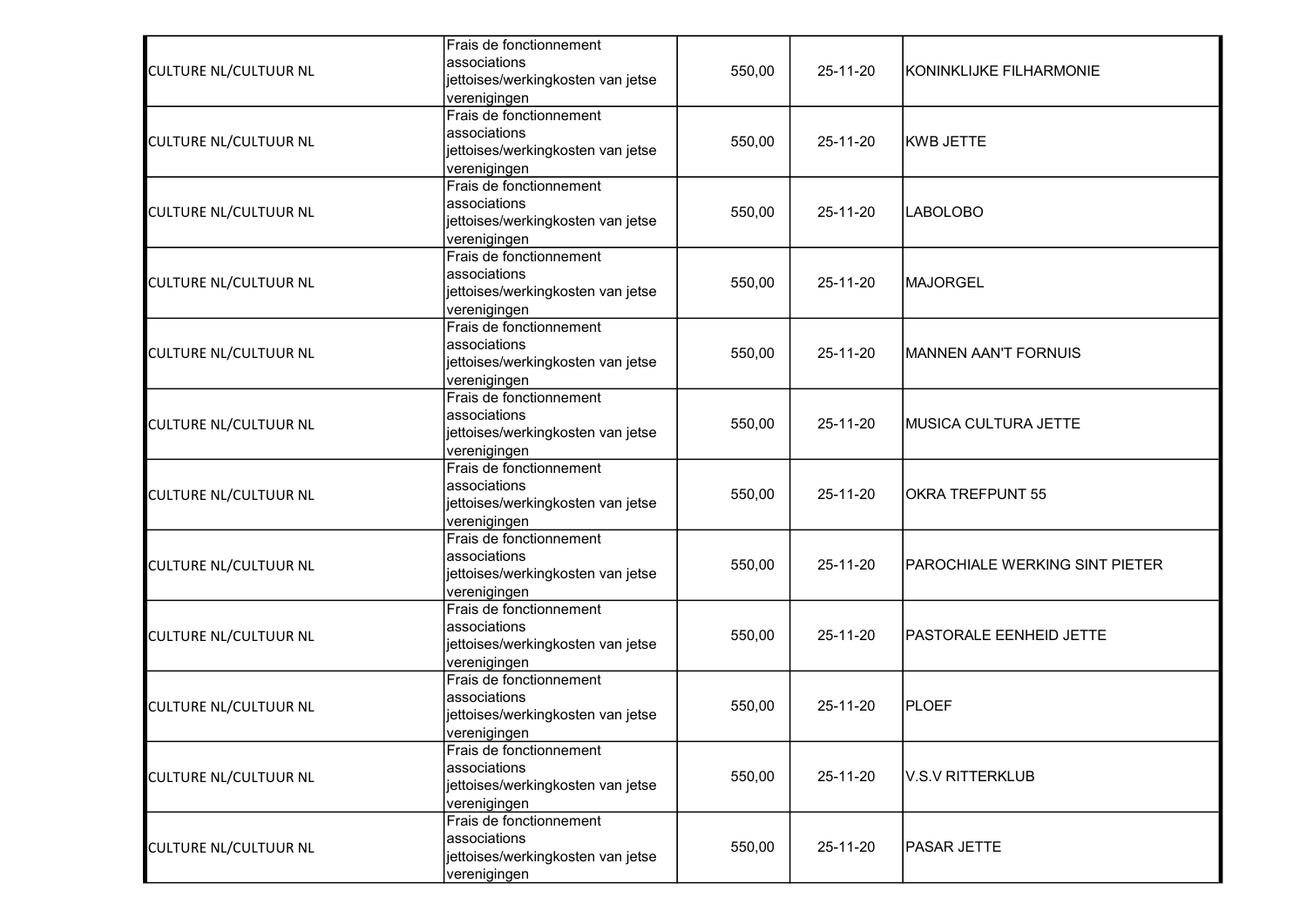|                                     | Frais de fonctionnement                 |           |          |                                            |
|-------------------------------------|-----------------------------------------|-----------|----------|--------------------------------------------|
|                                     | associations                            |           | 25-11-20 | SCRABBECLUB YPSILON JETTE                  |
| <b>CULTURE NL/CULTUUR NL</b>        | jettoises/werkingkosten van jetse       | 550,00    |          |                                            |
|                                     | verenigingen                            |           |          |                                            |
|                                     | Frais de fonctionnement                 |           |          |                                            |
| <b>CULTURE NL/CULTUUR NL</b>        | associations                            | 550,00    | 25-11-20 | <b>WARLANDIS</b>                           |
|                                     | jettoises/werkingkosten van jetse       |           |          |                                            |
|                                     | verenigingen                            |           |          |                                            |
|                                     | Frais de fonctionnement                 |           |          |                                            |
| <b>CULTURE NL/CULTUUR NL</b>        | associations                            | 550,00    | 25-11-20 | <b>WESTIN JETTE</b>                        |
|                                     | jettoises/werkingkosten van jetse       |           |          |                                            |
|                                     | verenigingen                            |           |          |                                            |
|                                     | Frais de fonctionnement                 |           |          |                                            |
| <b>CULTURE NL/CULTUUR NL</b>        | associations                            | 550,00    | 25-11-20 | WHEELCHARITY                               |
|                                     | jettoises/werkingkosten van jetse       |           |          |                                            |
|                                     | verenigingen<br>Frais de fonctionnement |           |          |                                            |
|                                     | associations                            |           |          |                                            |
| <b>CULTURE NL/CULTUUR NL</b>        | jettoises/werkingkosten van jetse       | 550,00    | 25-11-20 | DAVIDSFONDS JETTE                          |
|                                     | verenigingen                            |           |          |                                            |
|                                     | Frais de fonctionnement                 | 550,00    |          |                                            |
|                                     | associations                            |           | 25-11-20 |                                            |
| <b>CULTURE NL/CULTUUR NL</b>        | jettoises/werkingkosten van jetse       |           |          | <b>WILLEMSFONDS</b>                        |
|                                     | verenigingen                            |           |          |                                            |
|                                     | Frais de fonctionnement                 | 11.250,00 |          |                                            |
| <b>CULTURE NL/CULTUUR NL</b>        | associations                            |           | 25-11-20 | GEMEENSCHAPSCENTRUM VZW<br><b>ESSEGHEM</b> |
|                                     | jettoises/werkingkosten van jetse       |           |          |                                            |
|                                     | verenigingen                            |           |          |                                            |
| PETITE ENFANCE/JONGE KIND           | 4ème trimestre/4de trimester 2002       | 340,20    | 25-11-20 | LE BALLON ROUGE                            |
|                                     | (provision/voorziening)                 |           |          |                                            |
| ACADEMIE NL/NL ACADEMIE             | Subside/Subsidie                        | 5.000,00  | 27-11-20 | VAJ (VRIENDENKING VAN DE ACADEMIE          |
|                                     |                                         |           |          | VAN JE)                                    |
| <b>ENSEIGNEMENT FR/FR ONDERWIJS</b> | Subside/subsidie ATL 2020               | 913,56    | 04-12-20 | <b>CFS ASBL</b>                            |
| <b>ENSEIGNEMENT FR/FR ONDERWIJS</b> | Subside/subsidie ATL 2020               | 1.199,56  | 04-12-20 | 67ÈME UNITÉ FSC                            |
| <b>ENSEIGNEMENT FR/FR ONDERWIJS</b> | Subside/subsidie ATL 2020               | 1.199,56  | 04-12-20 | LA CASA DEL BENEVOLO ASBL                  |
| <b>ENSEIGNEMENT FR/FR ONDERWIJS</b> | Subside/subsidie ATL 2020               | 1.199,56  | 04-12-20 | FUNNY DAYZ (Mr SIHAM)                      |
| <b>ENSEIGNEMENT FR/FR ONDERWIJS</b> | Subside/subsidie ATL 2020               | 1.199,56  | 04-12-20 | <b>BAS LES MASQUES ASBL</b>                |
| <b>ENSEIGNEMENT FR/FR ONDERWIJS</b> | Subside/subsidie ATL 2020               | 1.199,56  | 04-12-20 | MURIEL ORANGE ASBL                         |
| <b>ENSEIGNEMENT FR/FR ONDERWIJS</b> | Subside/subsidie ATL 2020               | 1.199,56  | 04-12-20 | ROYAL TEMPOGYM JETTE                       |
| <b>ENSEIGNEMENT FR/FR ONDERWIJS</b> | Subside/subsidie ATL 2020               | 1.191,16  | 04-12-20 | <b>FERME POUR ENFANTS ASBL</b>             |
| <b>ENSEIGNEMENT FR/FR ONDERWIJS</b> | Subside/subsidie ATL 2020               | 1.199,56  | 04-12-20 | ROYAL SCUP DIELEGHEM                       |
| <b>ENSEIGNEMENT FR/FR ONDERWIJS</b> | Subside/subsidie ATL 2020               | 899,56    | 04-12-20 | L'ABORDAGE ASBL                            |
| <b>ENSEIGNEMENT FR/FR ONDERWIJS</b> | Subside/subsidie ATL 2020               | 1.199,56  | 04-12-20 | 26ÈME UNITÉ FSC                            |
| <b>ENSEIGNEMENT FR/FR ONDERWIJS</b> | Subside/subsidie ATL 2020               | 1.199,56  | 04-12-20 | <b>FUTSAL JETTE</b>                        |
| <b>ENSEIGNEMENT FR/FR ONDERWIJS</b> | Subside/subsidie ATL 2020               | 1.199,56  | 04-12-20 | <b>FIRE GYM</b>                            |
| <b>CULTURE FR/FR CUITUUR</b>        | Subside/Subsidie                        | 1.518,01  | 14-12-20 | 9ÈME UNITÉ FSC                             |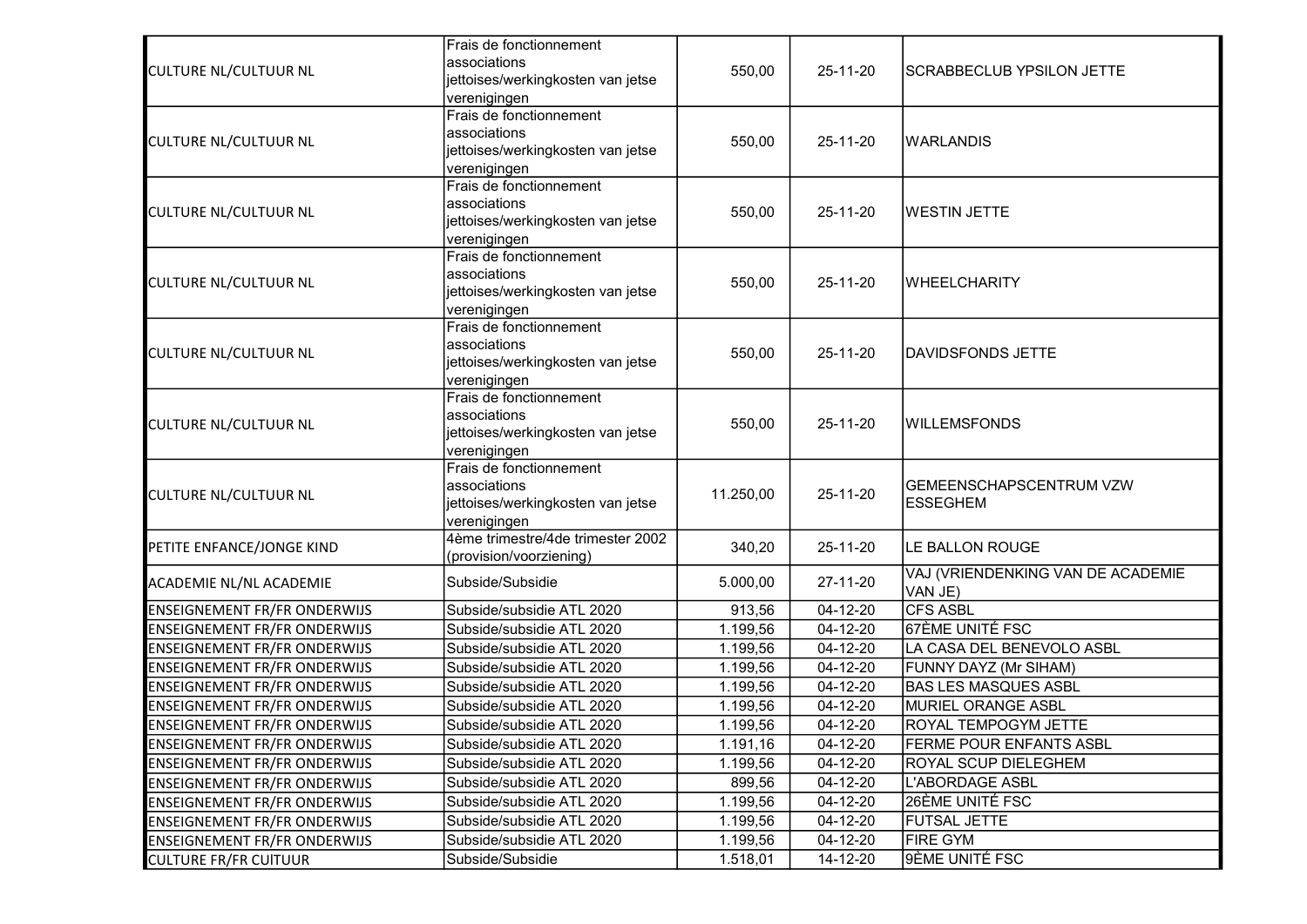| <b>CULTURE FR/FR CUITUUR</b>                       | Subside/Subsidie                                                                                                            | 1.484,49  | 14-12-20 | 24ÈME UNITÉ SGP                                    |
|----------------------------------------------------|-----------------------------------------------------------------------------------------------------------------------------|-----------|----------|----------------------------------------------------|
| <b>CULTURE FR/FR CUITUUR</b>                       | Subside/Subsidie                                                                                                            | 1.911,27  | 14-12-20 | 26ÈME UNITÉ FSC                                    |
| <b>CULTURE FR/FR CUITUUR</b>                       | Subside/Subsidie                                                                                                            | 1.435,72  | 14-12-20 | 27ÈME UNITÉ GCB                                    |
| <b>CULTURE FR/FR CUITUUR</b>                       | Subside/Subsidie                                                                                                            | 1.527,16  | 14-12-20 | 67ÈME UNITÉ FSC                                    |
| <b>CULTURE FR/FR CUITUUR</b>                       | Subside/Subsidie                                                                                                            | 1.765,63  | 14-12-20 | FEDERATION DES GUIDES ET SCOUTS D<br><b>EUROPE</b> |
| <b>CULTURE FR/FR CUITUUR</b>                       | Subside/Subsidie                                                                                                            | 1.557,70  | 14-12-20 | FEDERATION DES GUIDES ET SCOUTS D<br><b>EUROPE</b> |
| <b>CULTURE FR/FR CUITUUR</b>                       | Subside association<br>jeunesse/subsidie jeugdvereniging                                                                    | 500,00    | 14-12-20 | <b>L'ABORDAGE ASBL</b>                             |
| <b>CULTURE FR/FR CUITUUR</b>                       | Subside association<br>jeunesse/subsidie jeugdvereniging                                                                    | 1.000,00  | 14-12-20 | <b>CROIX ROUGE-SECTION JETTE</b>                   |
| GEFICO/FIBEBO                                      | Subside exceptionnel/Uitzonderlijke<br>subsidie COVID                                                                       | 1.500,00  | 17-12-20 | MAISON DE L'IMAGE                                  |
| <b>VIE ECONOMIQUE ET</b>                           |                                                                                                                             |           |          |                                                    |
| ANIMATIONS/ECONOMISCH LEVEN EN<br><b>ANIMATIES</b> | Subside/subsidie                                                                                                            | 16.208,00 | 17-12-20 | <b>COMMERCE &amp; MARCHE ANNUEL ASBL</b>           |
| COMMAUNTÉ FLAMANDE/VLAAMSE<br><b>GEMEENSCHAP</b>   | Subside/Subsidie                                                                                                            | 420,00    | 17-12-20 | <b>RESTO JETTE</b>                                 |
| <b>BICOMMUNAUTAIRE</b>                             | Subside/Subsidie                                                                                                            | 5.000,00  | 18-12-20 | <b>MUSEE MAGRITTE</b>                              |
| <b>CULTURE FR/FR CUITUUR</b>                       | Prise en charge de 50% du coût<br>des tickets d'entrées/behandeling<br>van 50% van de kost van de<br>toegangsbewijzen       | 480,00    | 18-12-20 | <b>IMUSEE MAGRITTE</b>                             |
| <b>BICOMMUNAUTAIRE</b>                             | FRESQUE JAM'IN JETTE POUR<br>LE 10ÈME ANNIVERSAIRE DU<br><b>FESTIVAL</b>                                                    | 2.000,00  | 22-12-20 | KWA                                                |
| <b>BICOMMUNAUTAIRE</b>                             | Classique à l'Abbaye (saison<br>2019/20) clôture comptes/klassiek<br>in de abdij (seizoen 2019/20)<br>afsluiting rekeningen | 5.500,00  | 28-12-20 | CENTRE CULTUREL DE JETTE                           |
| <b>BICOMMUNAUTAIRE</b>                             | Subside/Subsidie                                                                                                            | 1.500,00  | 28-12-20 | <b>ORCHESTRE PHILARMONIQUE DE JETTE</b>            |
| GEFICO/FIBEBO                                      | Subside exceptionnel/Uitzonderlijke<br>subsidie COVID                                                                       | 70.000,00 | 31-12-20 | <b>REGIE COMMUNALE AUTONOME</b>                    |
| <b>CULTURE FR/FR CUITUUR</b>                       | Place aux enfants/Ruimte voor<br>kinderen 17/10                                                                             | 280,00    | 31-12-20 | 27ÈME UNITÉ GCB                                    |
| <b>CULTURE FR/FR CUITUUR</b>                       | Place aux enfants/Ruimte voor<br>kinderen 17/10                                                                             | 35,00     | 31-12-20 | <b>PRESTATAIRE/VERLENER</b>                        |
| <b>CULTURE FR/FR CUITUUR</b>                       | Place aux enfants/Ruimte voor<br>kinderen 17/10                                                                             | 70,00     | 31-12-20 | 24ÈME UNITÉ SGP                                    |
| <b>CULTURE FR/FR CUITUUR</b>                       | Place aux enfants/Ruimte voor<br>kinderen 17/10                                                                             | 70,00     | 31-12-20 | 26ÈME UNITÉ FSC                                    |
| <b>CULTURE FR/FR CUITUUR</b>                       | Place aux enfants/Ruimte voor<br>kinderen 17/10                                                                             | 35,00     | 31-12-20 | <b>PRESTATAIRE/VERLENER</b>                        |